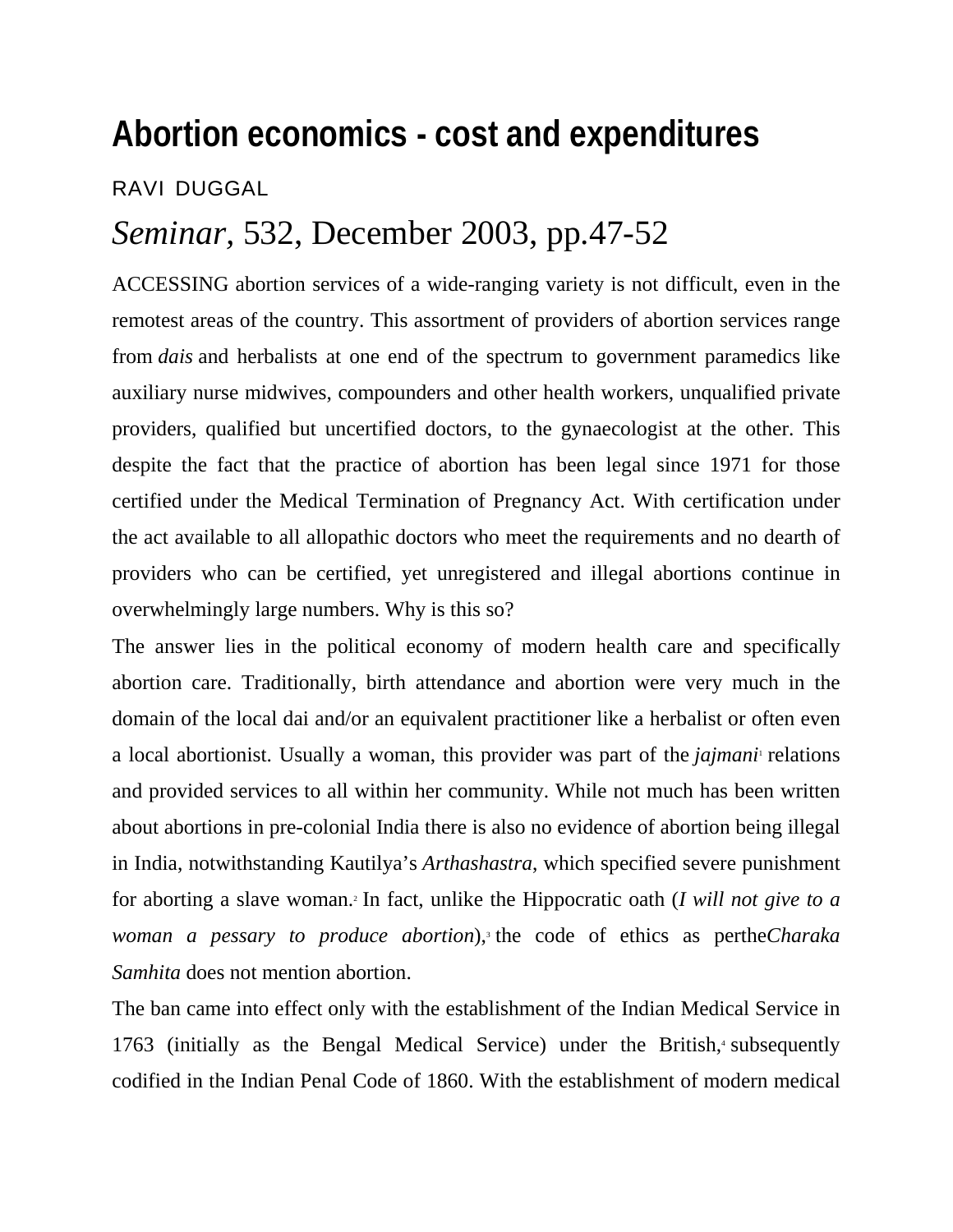education and practice came values as understood under western medical practice, including criminalization of existing abortion, which continued in the code of ethics of the Indian Medical Council established in 1956 (*I will maintain the utmost respect for human life from the time of conception*). This medicalization of abortion completely changed the political economy of abortion, threatening the traditional dispensation. However, because regulation of medical practice was grossly wanting, abortion services continued to thrive even during this period of criminalization.

Given the above reality, the need for feminists and women's organizations to struggle for legal abortion as elsewhere in the world was not a priority. The Indian government in its dogged pursuit of population control adopted abortion as one more method of fertility control and legalised abortion under the Medical Termination of Pregnancy Act, 1971 (amended in 2002). This formal legalization provided the medical profession monopoly over abortion provision and worked as a further step in the medicalization of abortion. Legal abortion services began to expand but did not significantly threaten the traditional abortion providers. On the contrary, abortion was seen as a growing business and many unqualified and/ or untrained medical practitioners entered the fray. Since regulation of medical practice was weak, this put a further dampener on the expansion of legal abortion services.

**W**hile the state had promulgated the MTP Act to make abortion legal, it did not become a leading player in abortion provision unlike family planning services like sterilization, IUDs and other contraceptives. Thus abortion services remained predominantly in the private domain with the state playing a subtle role in keeping abortion within the family planning context by providing subsidies to private abortion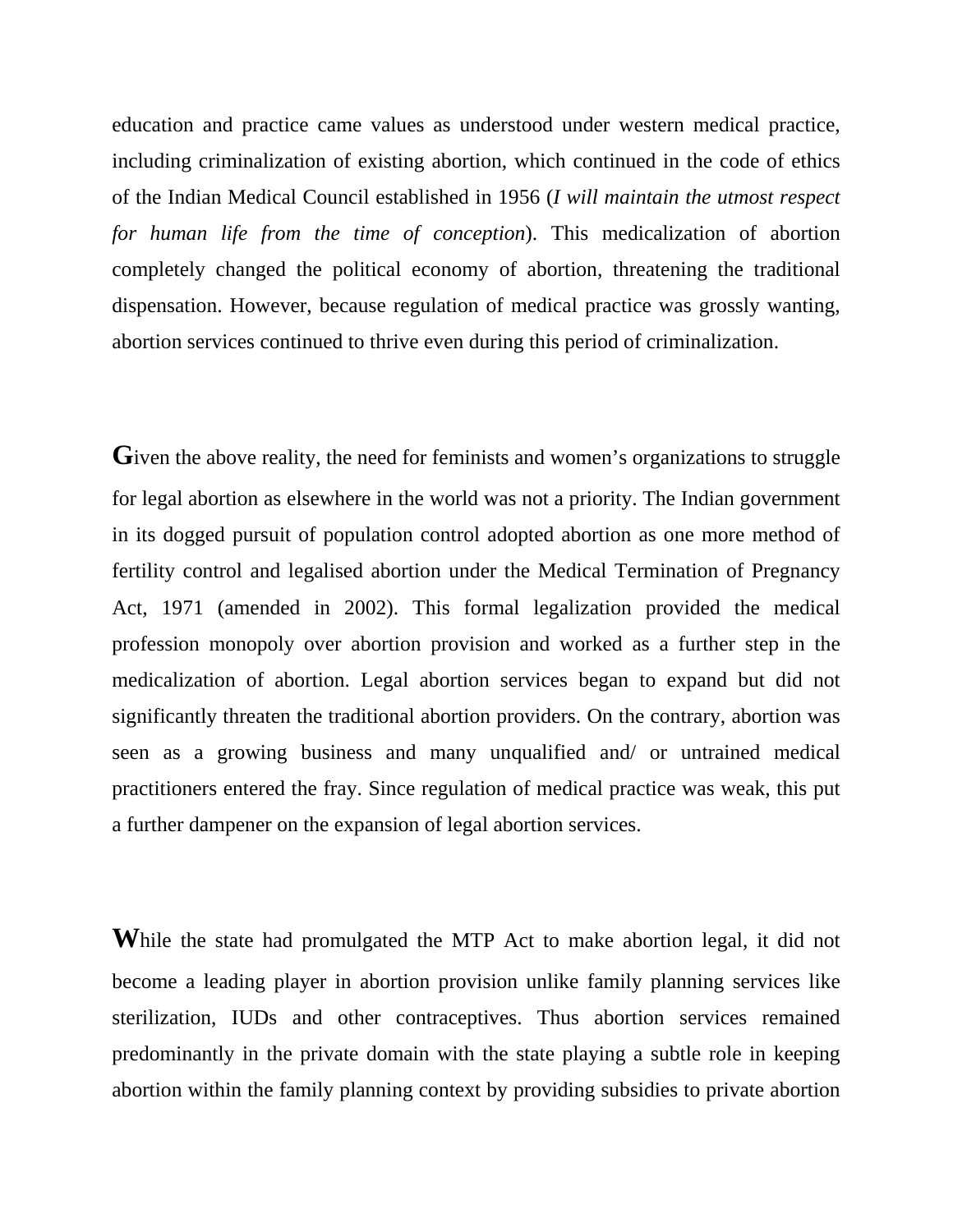providers provided they linked abortion provision with sterilization or IUD.<sup>5</sup> In public health facilities the state pushed hard for acceptance of sterilization and IUDs for abortion seekers with the adverse consequence of turning women away.

An unmet demand for public abortion services further opened the floodgates for all sorts of private providers. In the eighties we saw huge advertising campaigns by private providers selling abortion services 'for Rs 70 only' – a clear message by the state that abortion could be practiced freely irrespective of the restrictions within the MTP Act. This attitude of the state and its failure to play a lead role strengthened the existing political economy of abortion practice, adding to the numbers of illegal and unsafe providers.<sup>6</sup>

In this trajectory of development the traditional abortion providers have got marginalized. Also with sterilization having wide acceptance in rural areas, the demand for abortions was partially affected, and the traditional abortion providers, as usually happens with the penetration of a new system or dispensation, become the first casualty. They only survive in remote pockets, *adivasi*and other under-served areas. Of concern in terms of safe abortion services is the growing number of non-traditional and unqualified practitioners of abortion services on the one hand and the absolute lack of ethics and self-regulation in medical and abortion practice among qualified professionals and their associations on the other.

**T**oday, sex-selection and sex determination possibilities have catapulted the abortion business to newer heights and many unscrupulous players have entered the business. The massive decline in juvenile sex ratios has awakened the state into putting in place some vigilance and regulation. While the Pre Natal Diagnostic Techniques Act has been strengthened to control sex selection, the MTP Act has also been amended to make the process of registration and certification simpler and less bureaucratic with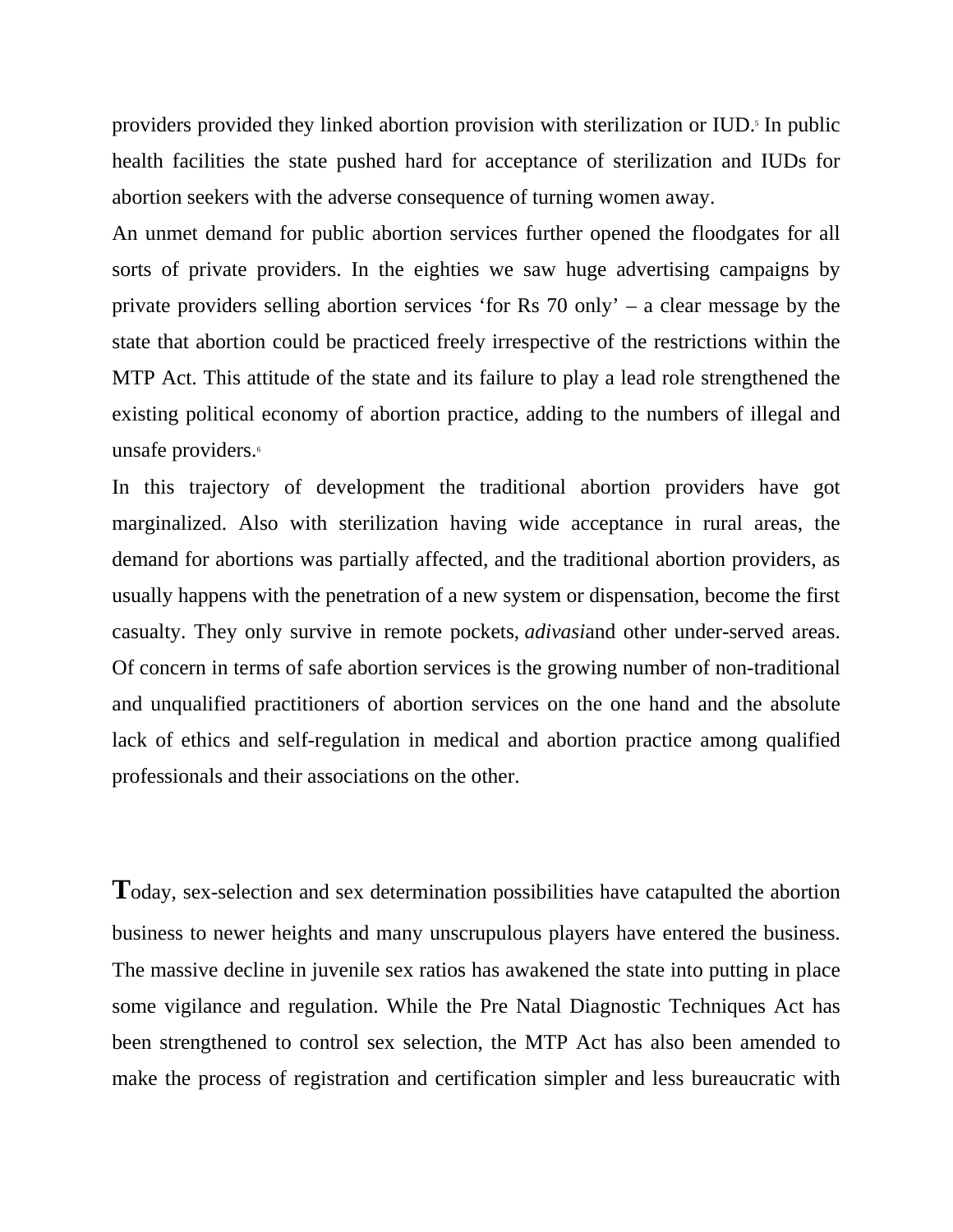the hope that registration and hence proportion of legal abortions will substantially increase.

Given the above political economy and the stigma and secrecy that often accompany abortions, the cost to the seeker of abortion services is likely to be determined by supply side economics. The cost of abortion services vary considerably depending on factors such as the number of weeks since conception, the method used for abortion, the client's marital status, the kind of anaesthesia used, whether linked to acceptance of some contraception, whether it is a sex-selective abortion, whether any diagnostic tests like pregnancy test, sonography, lab tests and so on are carried out, medications given, the location of the clinic, whether the provider and/or clinic is registered, whether hospitalisation is required, the nature of competition and so on.

Since India's health care systems are not organized and regulated there are no standardized costs for services or components of services. Further, since health insurance in India does not normally cover abortions, the pricing of abortion services remains unregulated.<sup>7</sup> In the USA in contrast, insurance does cover abortion, though state programmes like Medicaid (for the poor) have major restrictions in that only abortions following rape, incest and if a woman's life is endangered, are covered.<sup>8</sup> Given the organized nature of the health sector in the USA abortion costs are reasonably well documented. Depending on the procedure used and the gestation of pregnancy the rates vary from \$350 to \$500 for an early abortion going up to \$1000 for a late one.<sup>9</sup>

But even with relatively fixed rates, other factors may vary the price. For instance, women under 17 years are likely to pay higher rates for the same procedure as are women who are forced to opt for abortion due to genetic indications.<sup>10</sup> For medical abortions (RU-486) the rate is \$525. Similarly in Britain, private abortion providers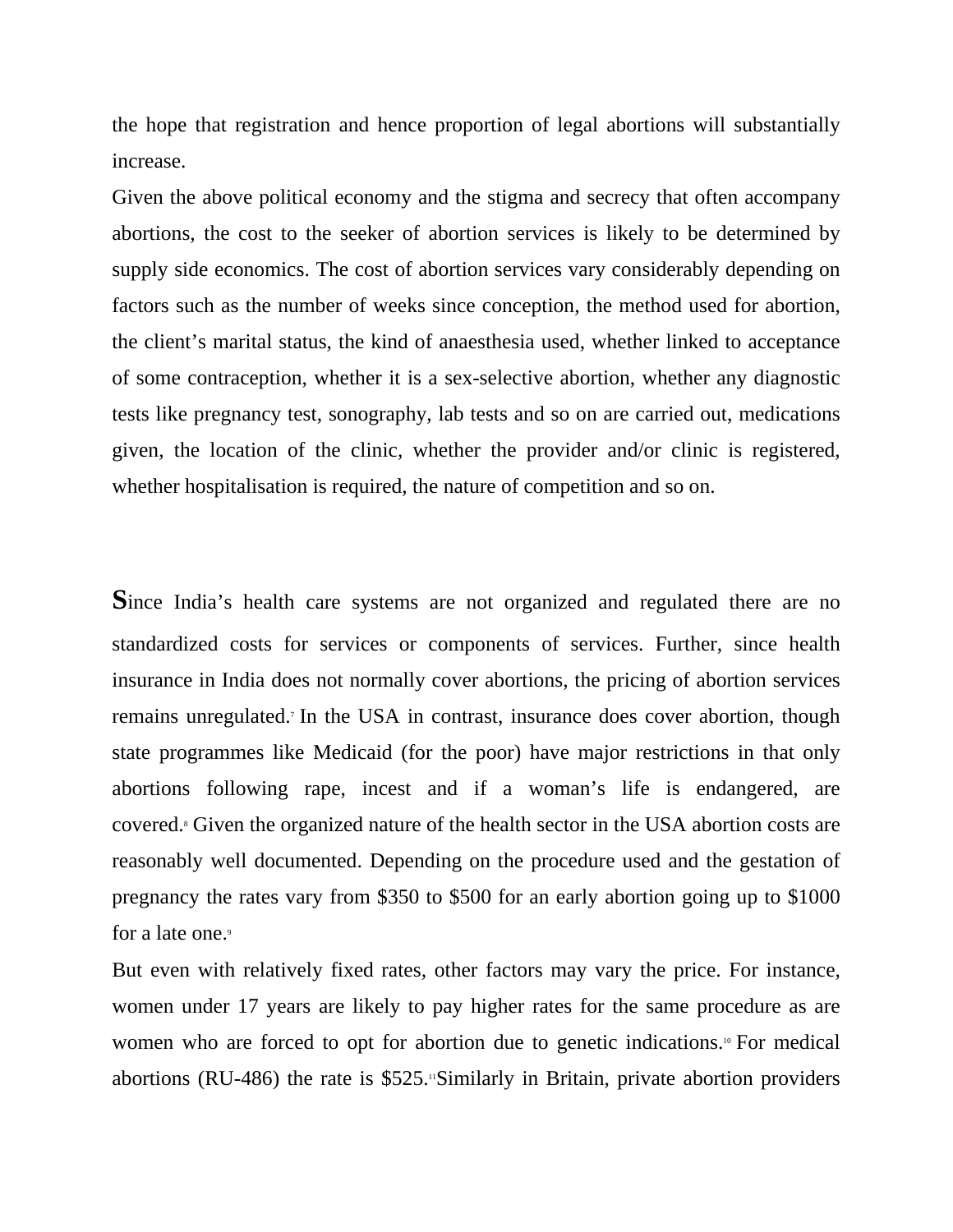have more or less standardized rates. For instance the Marie Stopes clinics charge £450 for RU-486, £420 for surgical abortion up to 12 weeks without anaesthesia, £480 for 14 weeks with general anaesthesia and £650 for pregnancies between 14-19 weeks.<sup>12</sup> In a developing country like Vietnam where menstrual regulation is a popular method, a study of 800,000 MRs showed that it cost only \$11.5 per MR, of which the woman had to bear three-fourths of the cost.13

**I**n India such data is not available, except through small studies of providers and household-based studies researching health care utilization patterns. Recently, a multicentric study of abortion providers in six states attempted to obtain costs from private and public providers of abortion services. In Kerala the costs ranged from an average of Rs 1266 for under 12 weeks to over Rs 5000 for over 20 weeks in the private sector, which were free in the public sector.<sup>14</sup>In Haryana, the public sector costs ranged from Rs 9 to 80 for under 12 weeks and over 12 weeks respectively, while in the private sector the range was from Rs 300 to 3000.15 In MP the public sector cost was much higher ranging from Rs 209 under 12 weeks of pregnancy to Rs 775 for up to 20 weeks, and in the private sector from Rs 389 under 12 weeks to Rs 1583 for over 20 weeks.16

**A** number of other studies in the last few years have looked at what clinics charge or what clients pay for use of abortion services. CORT conducted studies of providers in rural UP, Maharashtra, Gujarat and Tamil Nadu and also interviewed a few clients to collect information on the fee paid. These ranged from Rs 135 to 534 (average Rs 370) for public providers and from Rs 394 to 649 (average Rs 497) for private providers. Of this the doctor got 42% and 21% was spent on medicines.17 A similar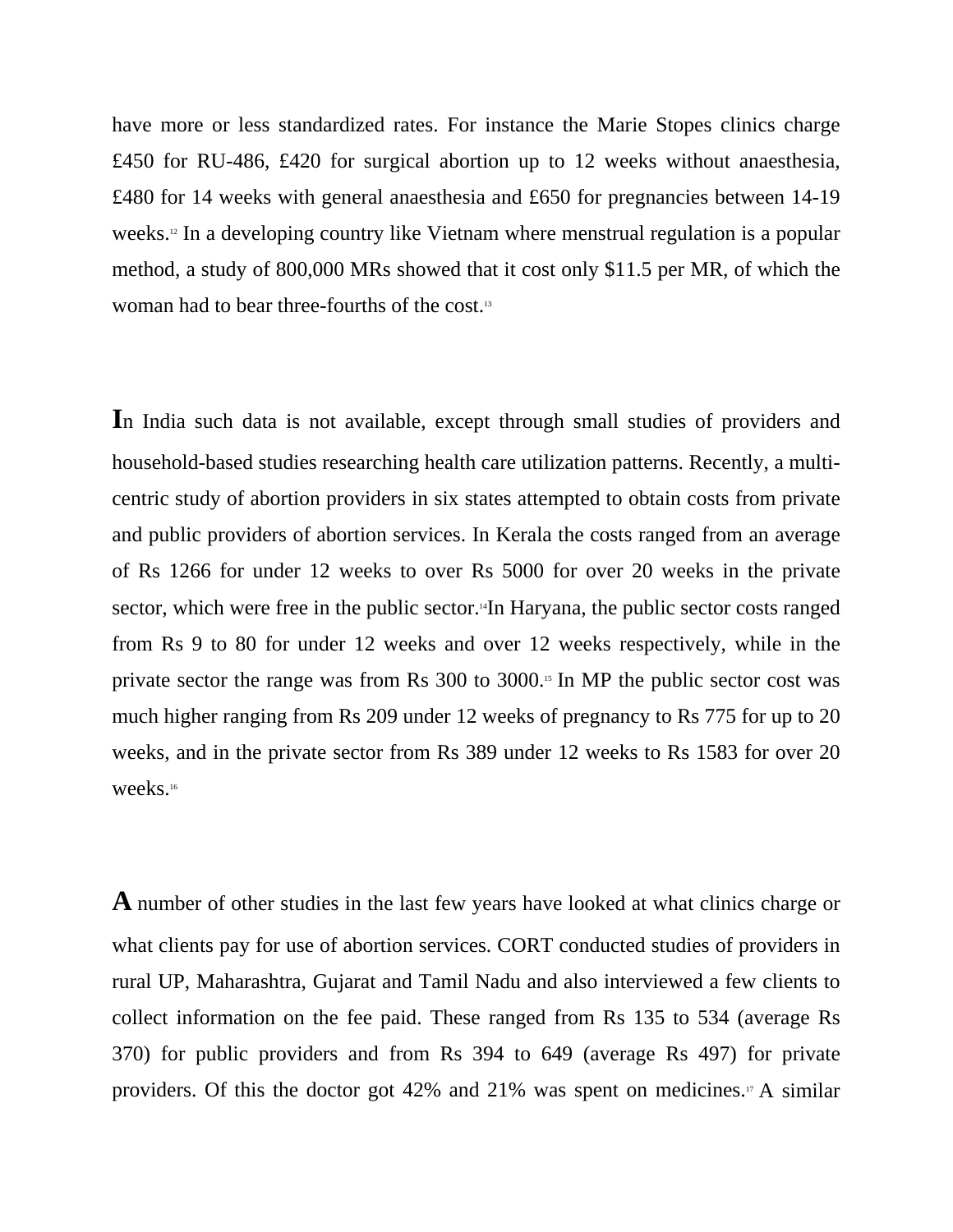study in Maharashtra in 1999 computed the average cost of abortion at Rs 991.<sup>18</sup> And in UP and Rajasthan in 1998 the average cost to the user was between Rs 200 and 500 in a government facility, Rs 700 to 800 in private hospitals and Rs 1000+ in Marie Stopes clinics.<sup>19</sup>

All the above studies indicate that early abortion is available on the average between Rs 500 and 1000 and late abortion averages between Rs 2000 and 3000 per case. The variation depends on the method used, with vacuum aspiration during early pregnancy costing much less than other surgical procedures like dilatation and curettage, since the latter procedures use general anaesthesia adding to the cost. Manual vacuum aspiration (MVA) use is still very low in India and its larger use could substantially bring down the cost of abortion. The experience in many developing countries of Africa, Asia and Latin America provides clear evidence for an expansion in the use of MVA, not only because it is cheap<sup>20</sup> but also because it would encourage early abortion. This in turn would make abortion safer, even if trained paramedics provide such services as is being done in Bangladesh and South Africa.<sup>21</sup>

**A**nother reason for cost variation could be undertaking of sex-selective abortions. A qualitative study of women in Maharashtra showed that while regular abortion cost between Rs 100 to 1200 depending on whether it was a public or private facility, the cost went up to Rs  $5000$  for a sex-selective abortion.<sup>22</sup> Further, the legality of the provider could also be a factor that affects cost. An exploratory study in Delhi showed that in middle and lower class localities the charges for abortion services were higher for illegal providers, further increasing for unmarried girls.<sup>23</sup>

Expenditure data has also been collected at the household level from women who have undergone abortions. Again, national level studies like NFHS, RCH and NSSO have failed to collect such data when recording pregnancy outcomes, and thus it is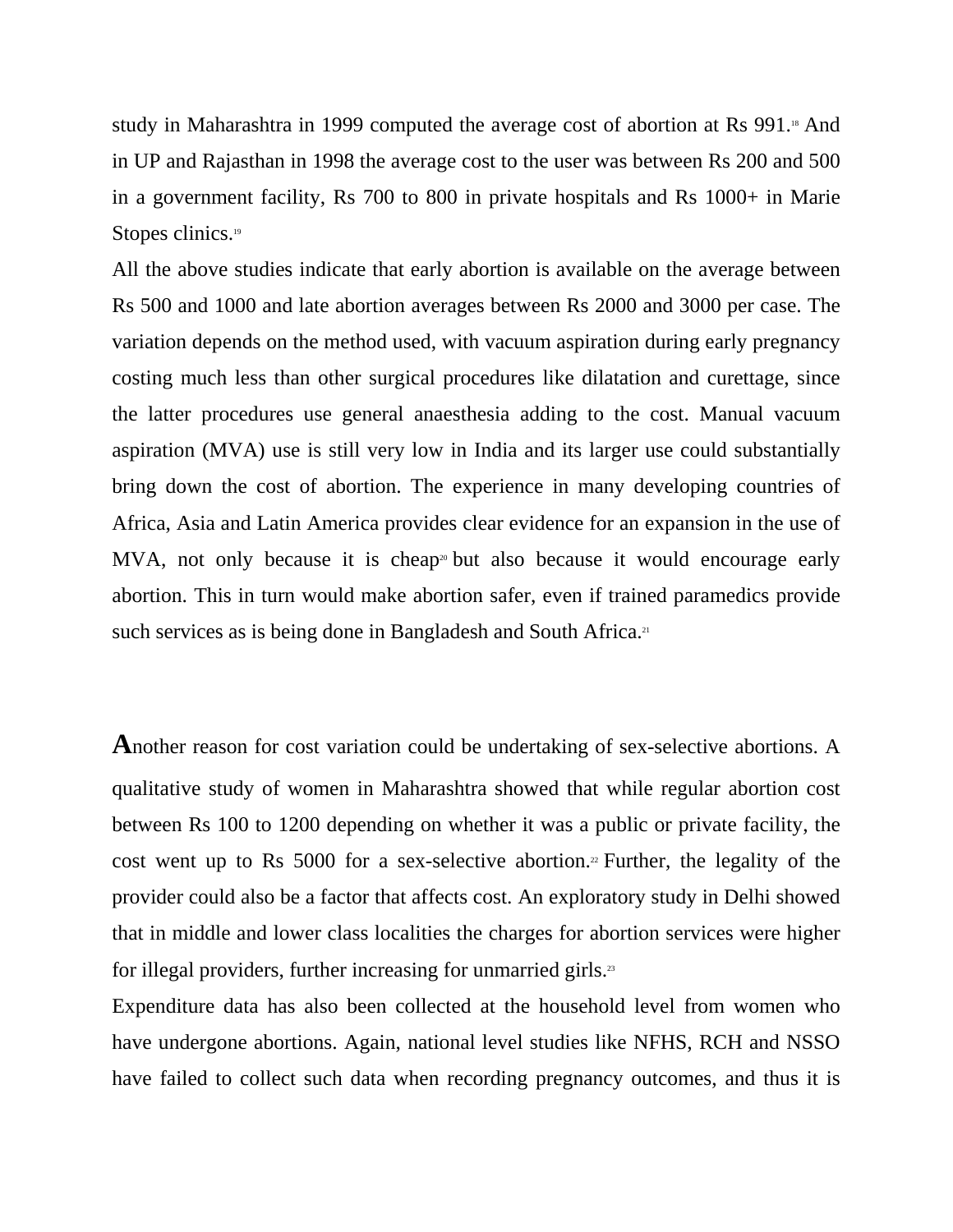only a few small studies that have gathered some data on out-of-pocket expenditures for seeking abortions. Also in public budgets, abortion related expenditures are not indicated separately, except when there is a separate plan scheme for upgradation of services or other such new provisions. For instance, in the Maharashtra health budget of 2003-04, a sum of Rs 2.5 million has been allocated under the MCH programme for expansion of MTP services, and in the year 2001-02 Rs 2.23 million was spent for expansion of MTP services.<sup>24</sup>

As part of the abortion assessment project, household level studies have been carried out in Maharashtra and Tamil Nadu. Preliminary data from the Maharashtra study suggests that during the last five years the average expenditure incurred by women was Rs 1460 per induced abortion.<sup>25</sup>

**A** study in West Bengal<sup>26</sup> in 1998 calculated median expenditures by women for each induced abortion as follows: private hospitals and nursing homes Rs 1000; private clinics Rs 500; government hospital Rs 356; primary health centre Rs 335; RMP Rs 400; and traditional healers Rs 200.

A study on health expenditures in 1987, which also recorded pregnancy outcomes, showed that the mean expenditure for seeking induced abortions was Rs 300 per abortion, of which 41% went to the doctor and hospital and as much as 36% for medicines and tonics. Data from this study also revealed that the share of abortion expenditures in total household health care out-of-pocket expenditures was  $0.21\%$ .<sup>27</sup> A similar study in 1990 recorded Rs 1258 as the mean expenditure per induced abortion and this was  $0.54\%$  of total household health expenditure.<sup>38</sup>More recently, two studies on women's reproductive health by CEHAT recorded mean expenditure for induced abortion as Rs  $640^{\degree}$  and  $989^{\degree}$  (latter only private) per abortion. In these studies the share of abortion in household health expenditure was 0.16% and 0.28% respectively.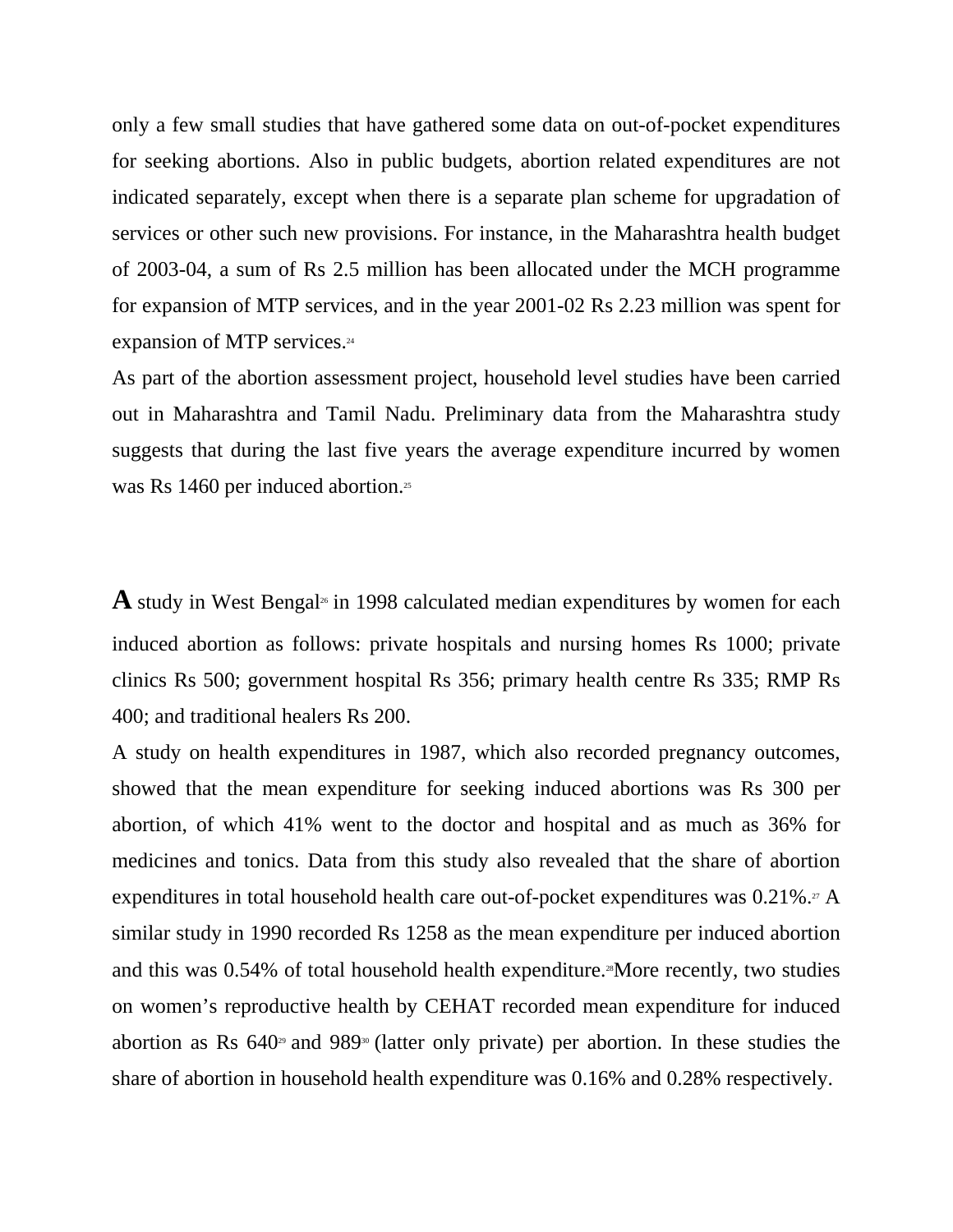**F**or Rajasthan a larger study in 1998-99 using the national health accounts framework estimated expenditures on abortion state-wide for both public and private health sectors.31 This study recorded mean household expenditure on abortion as Rs 925 per abortion with a small public/private variation – for government services it cost women Rs 873 out-of-pocket and for private services Rs 977 per abortion. This study estimated the value of the entire health economy of Rajasthan at Rs 30,034 million in 1998-99 with the public sector share being 29% (Rs 8673 million). This amounted to 5.95% of the state domestic product with the private sector accounting for 4.23% of SDP. Of this the RCH expenditure (maternity, immunizations, antenatal and postnatal, abortions, contraception etc.) was Rs 6424 million, and of the latter abortion was Rs 160 million. Thus the share of abortion works out to 0.53% of total health expenditure. Out of the total abortion expenditure, 82.5% (Rs 132 million) was out-ofpocket expenditure and the rest by the public health sector. In the public sector the share of abortion in total health expenditure worked out to 0.32% and in the private sector 0.62%.

In recent years, medical abortion as an option has been gaining momentum. Mifepristone is today used widely across the world; its use in India was legalised in February 2002 by the Drugs Controller. While obtaining data on the pharmaceutical market is difficult as selected consultants control this information and sell it at exorbitant prices, an estimate from *IMS Health*(August 2003) shows that mifepristone sales in India stood at Rs 174 million over previous12 months (at Rs 320 per dose this translates into a whopping 540,000 medical abortions). It is worth noting that mifepristone was being used in India even prior to its legalization and hence there is also a grey market and the above figure could be an underestimate. Further, the legalisation of its use by the drug authorities is restricted to only gynaecologists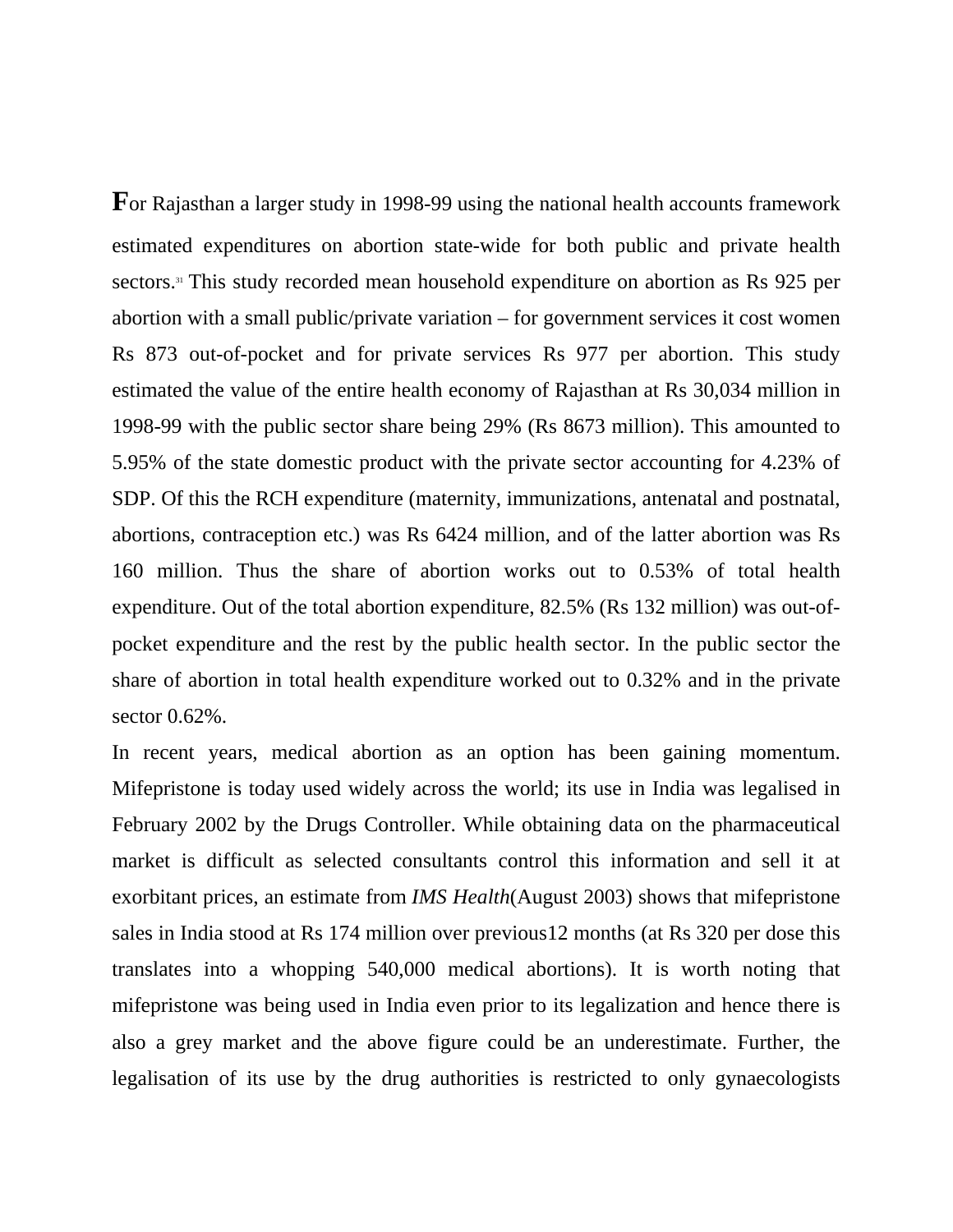directly or to hospitals which are recognised for abortion services. But the reality is that mifepristone is available over the counter and misuse of this drug cannot be ruled out because recent evidence shows that doctors as yet do not seem to be using medical abortion as a significant option.

**A**bortion economics in India thus has to contend with specific peculiarities. Despite early legalisation of abortion the problem of illegal providers and unsafe abortion looms large. This translates into a political economy of abortion which is controlled by providers of various kinds. The unqualified and unregistered exploit the vulnerabilities of the abortion seekers and contribute to widespread post-abortion problems and mortality. This does not imply that those qualified and certified do not exploit, but at least they are open to monitoring by the authorities.

**T**he responsibility of this mismanaged political economy falls squarely on both the state agencies and qualified medical professionals. The former because they have failed miserably to institutionalize services for safe abortions<sup>32</sup> and have not regulated private providers; the latter because they completely lack in ethical medical practice and have failed to self-regulate professional conduct. Seen in conjunction with the social dynamics determining abortion seeking behaviour and the social restrictions in access which women face,<sup>33</sup> we have a political economy that thrives on vulnerabilities of the very clients who are the source of the providers' survival.

Analysis of expenditure data shows that women have to spend substantial amounts in accessing both private and public abortion services. Until recently they were free of charge, even though women reported out-of-pocket expenses (usually non-medical expenses like travel or on prescription drugs) in the various studies mentioned earlier.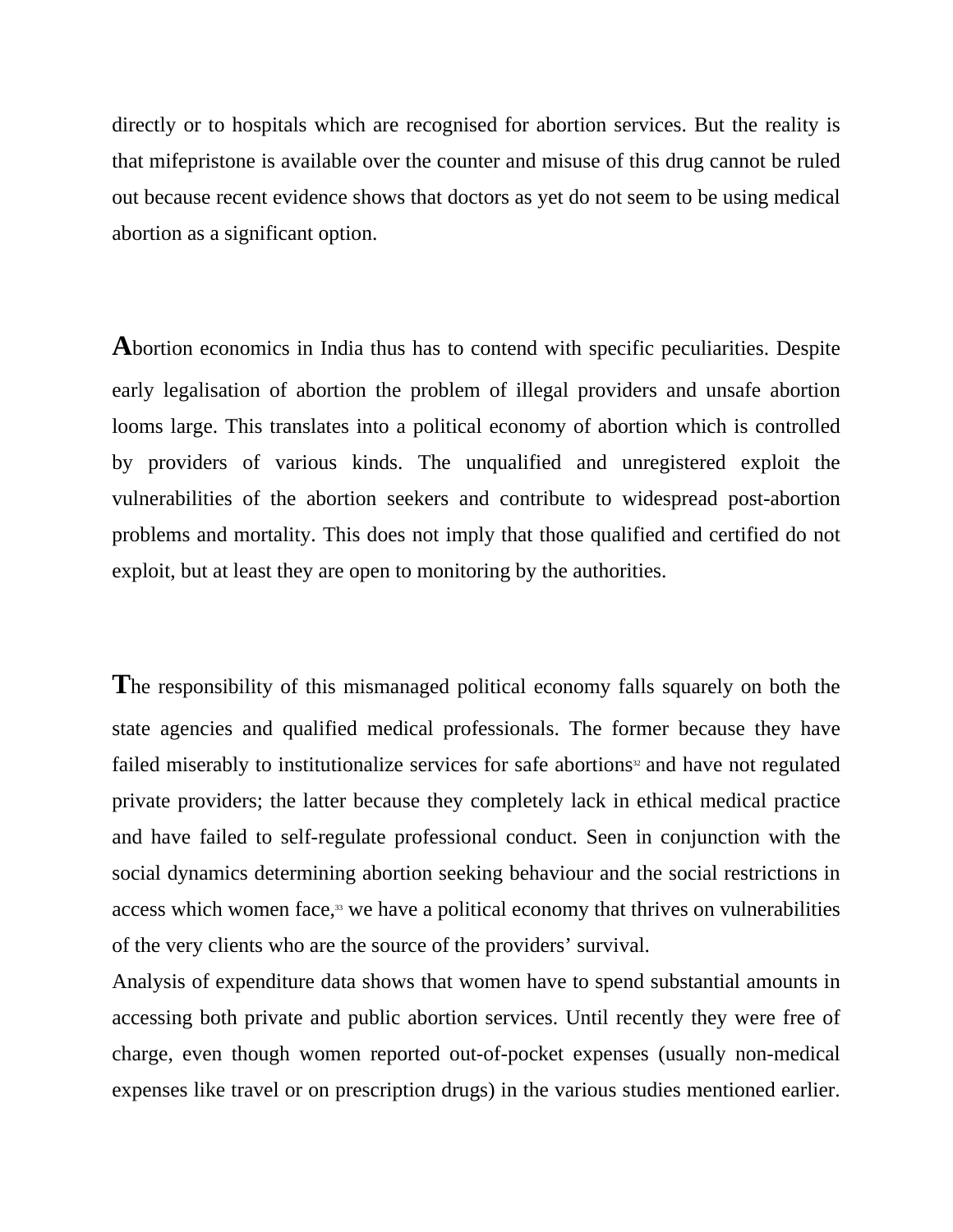Presently, abortion services in the public sector are free only if the woman or her husband opts for some form of contraception, usually sterilization or IUD, after the abortion. This conditionality existed even prior to user fees being introduced in 2000 and was the main reason which distanced women from using public health facilities. The addition of a user fee has made access to public abortion services for women even remoter. Estimates from various studies referred to above lead one to conclude that induced abortions in public health facilities cost on an average between Rs 300 and 500.

The private sector shows substantial variation in charges for abortion services. On average early abortions cost women around Rs 1000 for an induced abortion while late abortions cost close to Rs 3000 per abortion – a substantial expense for the poor or even lower middle class women. Given that a larger number of providers are unqualified and/or uncertified, the cost of unsafe abortions has to be factored in and hence post-abortion costs due to botched-up abortions and various complications could be even higher. This is one unexplored area in abortion economics; what we know well is that 15-20% of maternal deaths are due to unsafe abortions.

Another dimension in abortion economics, especially in the private sector, relates to the methods used for abortion. The obsession with curettage even in very early abortion, including check curettage after vacuum aspiration, is overwhelming among both certified and non-certified providers, adding to the cost as well risk of postabortion infections and problems. This is clearly borne out in the recent studies undertaken under the aegis of the Abortion Assessment Project – India.

The overall share of abortion related expenditure in total health expenditure ranges between 0.25% to 0.62%. The Rajasthan study cited above provides a fairly comprehensive accounting of various health expenditures. If we go by their figure of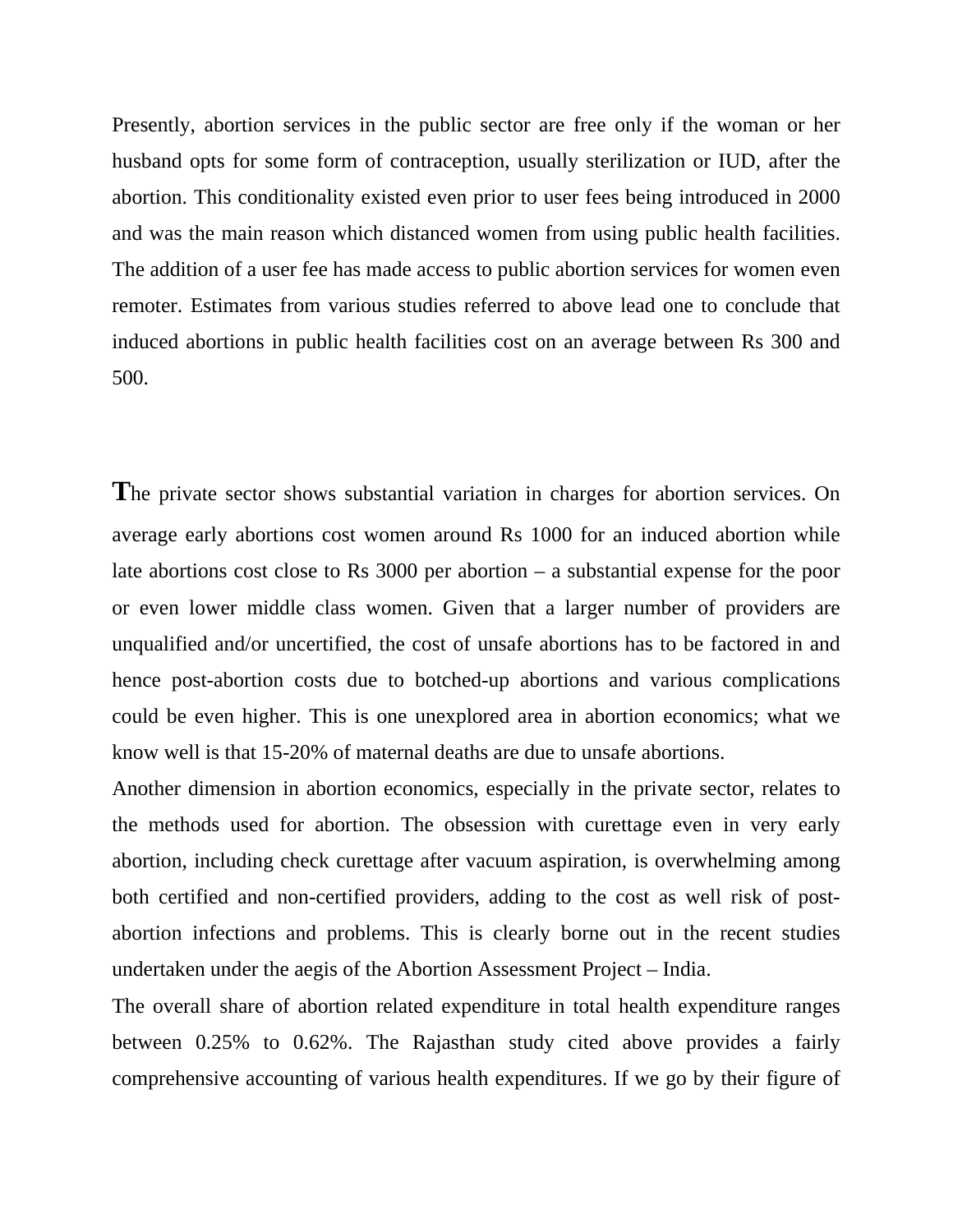share of abortion expenditure in total health expenditure, then for a national health expenditure (public and private) of about Rs 1500 billion (Rs 1250 billion private) the abortion economy would be valued at Rs 8 billion. Of course, Rajasthan is not representative for the country as a whole, but what is evident is that the above figure for abortion expenditure is probably an underestimate for the country because in many other states the private health sector is much larger than in Rajasthan.

Finally, the above analysis makes imperative that regulation of the abortion economy, both by the state and the medical profession, is critical for rationalization of costs as well as assuring safe abortions for women. Learning from experience in a number of African, Latin American and Asian countries, it would make good sense to expand the legal base of abortion providers. As mentioned earlier, Bangladesh and South Africa, among other countries, have used paramedics like nurses, midwives and auxiliary nurse midwives to provide early abortion services using menstrual regulation methods.

This is a choice worth pursuing because training and legalization of ANMs, LHVs and other women paramedics in India to conduct early abortions would eliminate many of the quacks. This is easier said than done because it involves large scale investment in training of these paramedics in the face of strong resistance from the medical profession, strengthening support systems in public health services, changing the state's perspective of viewing abortion as a family planning method, as also building confidence in women to rely on paramedics. Such an option in terms of financing would not only be cost-effective but simultaneously increase the credibility of the public health system.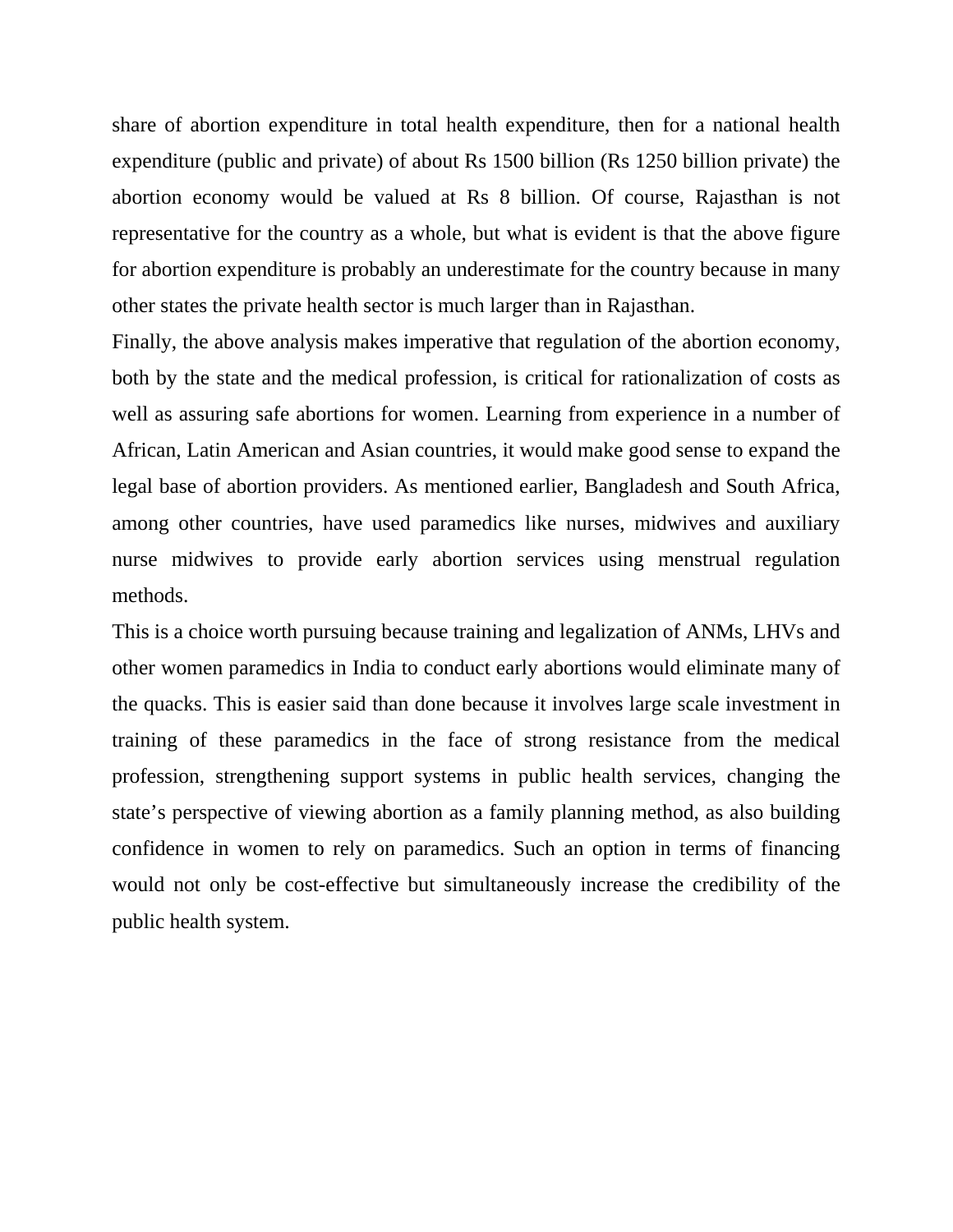## **Footnotes:**

1. The *jajmani* system was a set of economic interrelations across caste groups in the local community which had social sanction and was linked to mandatory social obligations. This also kept intact the economic basis of the caste system. Today, though is largely destroyed, it survives in pockets in most states, especially the Hindi heartland.

2. O.P. Jaggi, *Indian System of Medicine*, Atma Ram and Sons, Delhi, 1981.

3. O.P. Jaggi, *Western Medicine in India: Social Impact*, Atma Ram and Sons, Delhi, 1980.

4. D.G. Crawford, *A History of Indian Medical Service 1600-1913*, W. Thacker and Co., Calcutta, 1914.

5. Organizations like FPAI and many other NGOs get grants for conducting sterilizations and inserting IUDs, including incentive money. Often this is linked to abortion services which are provided free to acceptors of contraception. For instance, FPAI records reveal that 97% of abortions in 2001-02 in Delhi were dovetailed with sterilizations or IUDs (cited in Cost and Finance in Abortion by Ramamani Sundar – a paper done for the Abortion Assessment Project, India – under publication).

6. The first major study on illegal abortions by ICMR showed that 68.5% of all induced abortions were illegal. This study conducted in five states covering 44731 pregnancy outcomes recorded an induced abortion rate of 21 per 1000 live births and an abortion ratio of 1.98% of all pregnancy outcomes – ICMR, Illegal Abortions in Rural Areas, ICMR, New Delhi, 1989.

7. Social insurance programmes like ESIS, CGHS, Mines Acts, Maternity Benefit Act etc. do cover abortions and have fixed rates which are reimbursed for abortions and miscarriages.

8. Alan Guttmacher Institute, Revising public funding of abortion for poor women, Issues in Brief, 2000 Series, No. 5.

9. S. Henshaw and L. Finer, 'The accessibility of abortion services in the United States, 2001', *Perspectives on Sexual and Reproductive Health* 35(1), January/February 2003.

10. http://www.lrfps.com/fee.html

11. Ibid.

12. http://www.mariestopes.org.uk/uk/abortion-fees.htm

13. T.H. Vach et al., 'The potential impact of introducing pregnancy testing into menstrual regulation procedure in Vietnam', *International Family Planning Perspectives* 24(4), December 1998.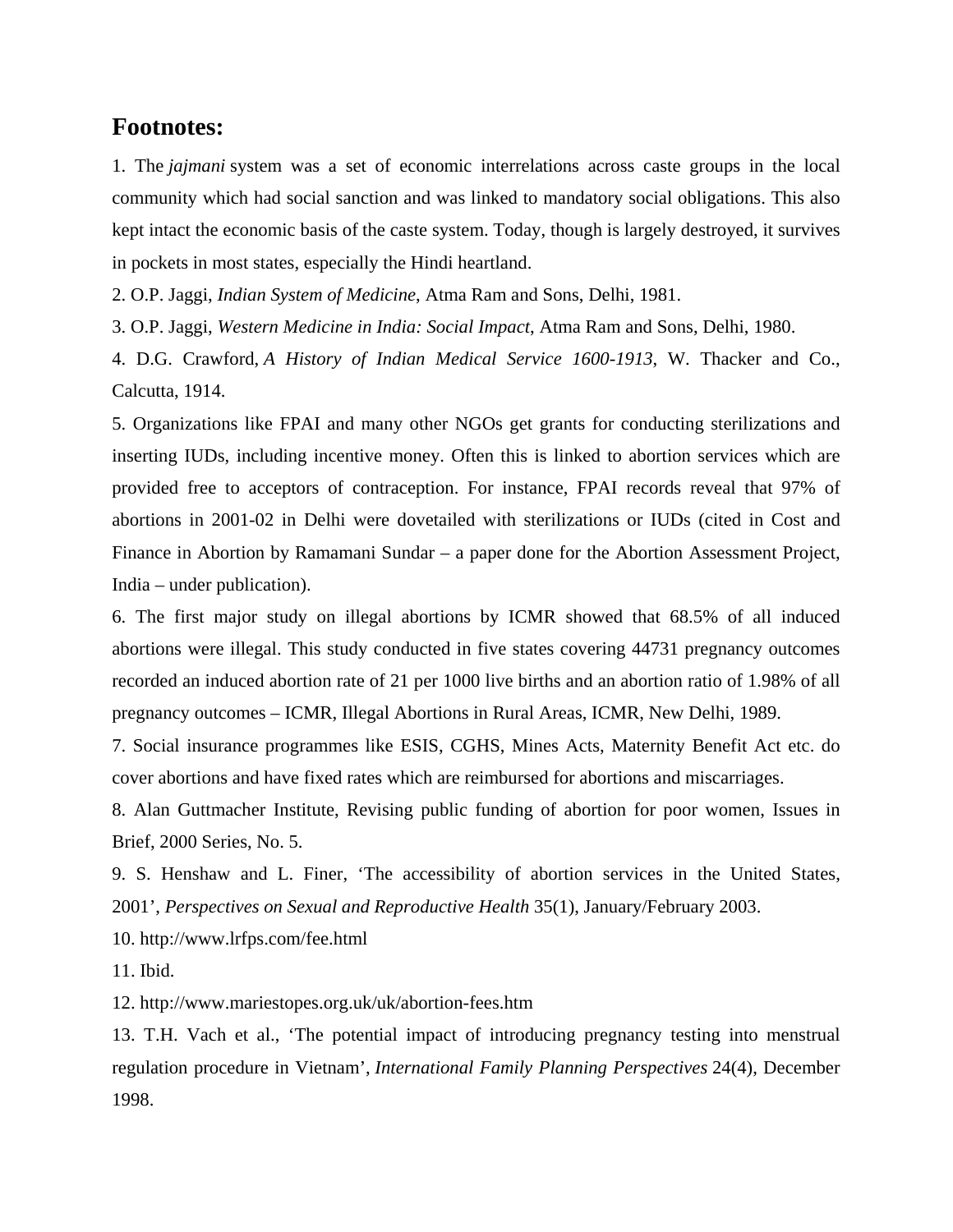14. M. Ramanathan et al., Situational analysis of MTP services in Kerala: provider perspectives (draft report), AMCHSS, Thiruvananthapuram, 2003.

15. S. Barge et al., Situation analysis of MTP facilities in Haryana (draft report), SORT, Vadodara, March 2003.

16. A. George, An enquiry into provision of abortion services in Madhya Pradesh (draft report), CHSSS, Hyderabad, August 2003.

17. CORT, Situational analysis of MTP services in Gujarat (1995), Maharashtra (1996), UP (1997) and Tamil Nadu (1997), Centre for Operations Research and Training, Baroda.

18. S. Bandewar and M. Sumant, Quality of abortion care: a reality, CEHAT, Pune, 2002.

19. PSS, Abortion research phase II (final report) Parivar Seva Sanstha, New Delhi, 2002.

20. M. Jowett, 'Safe motherhood intervention in low income countries – an economic justification and evidence of cost effectiveness', *Health Policy* 53(3), 2000.

21. B. Klugman and D. Budlender (eds.), *Advocating for Abortion Access*, University of Witwatersrand, 2000, Johannesburg.

22. M. Gupte, et al., 'Abortion needs of women in India – a case study of rural Maharashtra', *Reproductive Health Matters*, May 1997.

23. R. Sundar, Cost and finance in abortion (draft paper for Abortion Assessment Project; under publication), CEHAT and HealthWatch, Mumbai 2003.

24. Government of Maharashtra, Civil Budget 2003-04 – Public Health Department, GOM, Mumbai, 2003.

25. Preliminary data generated from an ongoing abortion incidence study undertaken by CEHAT.

26. S. Mathai, Study on prevalence of abortion in West Bengal, unpublished.

27. R. Duggal and S. Amin, Cost of health care, FRCH, 1989, Bombay.

28. A. George, et al., A study of household health expenditure in Madhya Pradesh, FRCH, 1992, Bombay.

29. N. Madhiwala, et al., Health households and women's lives, CEHAT, 2000, Mumbai.

30. S. Nandraj, et al., Women and healthcare in Mumbai, CEHAT, 2001, Mumbai.

31. IIHMR, et al., Financing reproductive and child healthcare in Rajasthan, IIHMR, 2000, Jaipur.